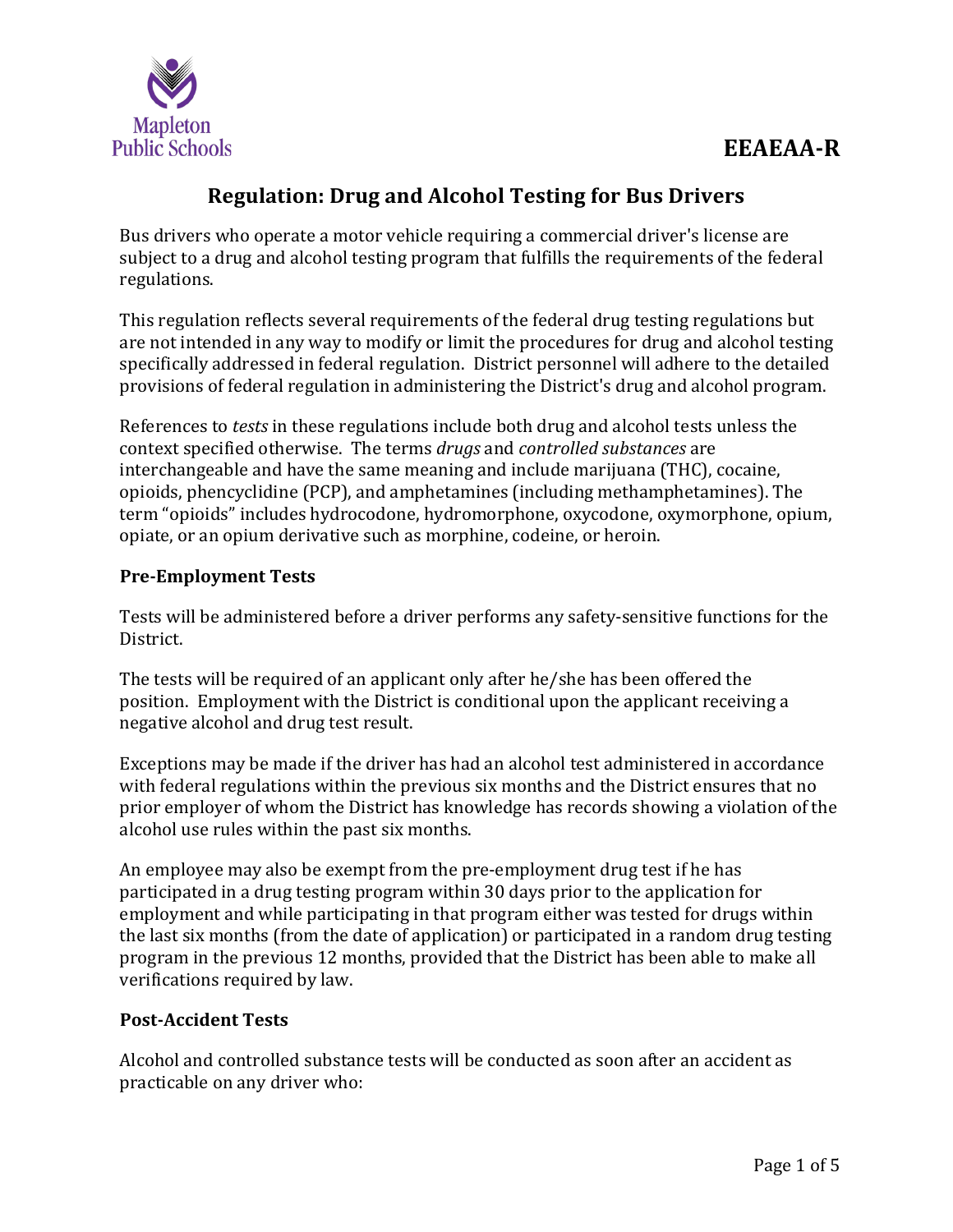

- 1. Was performing safety-sensitive functions with respect to the vehicle if the accident involved loss of human life; or
- 2. Received a citation under State or local law for a moving traffic violation arising from the accident.

No driver involved in an accident may use alcohol for eight hours after the accident or until after he/she undergoes a post-accident alcohol test, whichever occurs first.

If an alcohol test is not administered within two hours, or if a drug test is not administered within 32 hours after the accident, the District will prepare and maintain records explaining why the test was not conducted.

Tests conducted by authorized federal, State, or local officials will fulfill post-accident testing requirements provided they conform to applicable legal requirements and are obtained by the District. Breath tests will validate only the alcohol test and cannot be used to fulfill controlled substance testing obligations.

Before any driver operates a commercial motor vehicle, the District will provide the driver with post-accident procedures that will make it possible to comply with post-accident testing requirements.

## **Random Tests**

Tests will be conducted on a random basis at unannounced times throughout the year. Random tests for alcohol will be conducted just before, during, or just after the performance of safety-sensitive functions. Random tests for drugs do not have to be conducted in immediate time proximity to performing safety sensitive functions. Once notified of selection for drug testing, the driver must proceed to a collection site to provide a urine specimen and breath analysis.

Drivers will be selected by a scientifically valid random process, and each driver will have an equal chance of being tested each time selections are made. The number of bus drivers selected for random testing will be in accordance with federal regulations.

## **Reasonable Suspicion Tests**

Reasonable suspicion tests will be conducted when a properly trained supervisor or District official has reasonable suspicion that a driver has violated the District's alcohol or drug prohibitions. This reasonable suspicion must be based on specific, contemporaneous, articulable observations concerning the driver's appearance, behavior, speech, or body odors. The observations may include indications of chronic and withdrawal effects of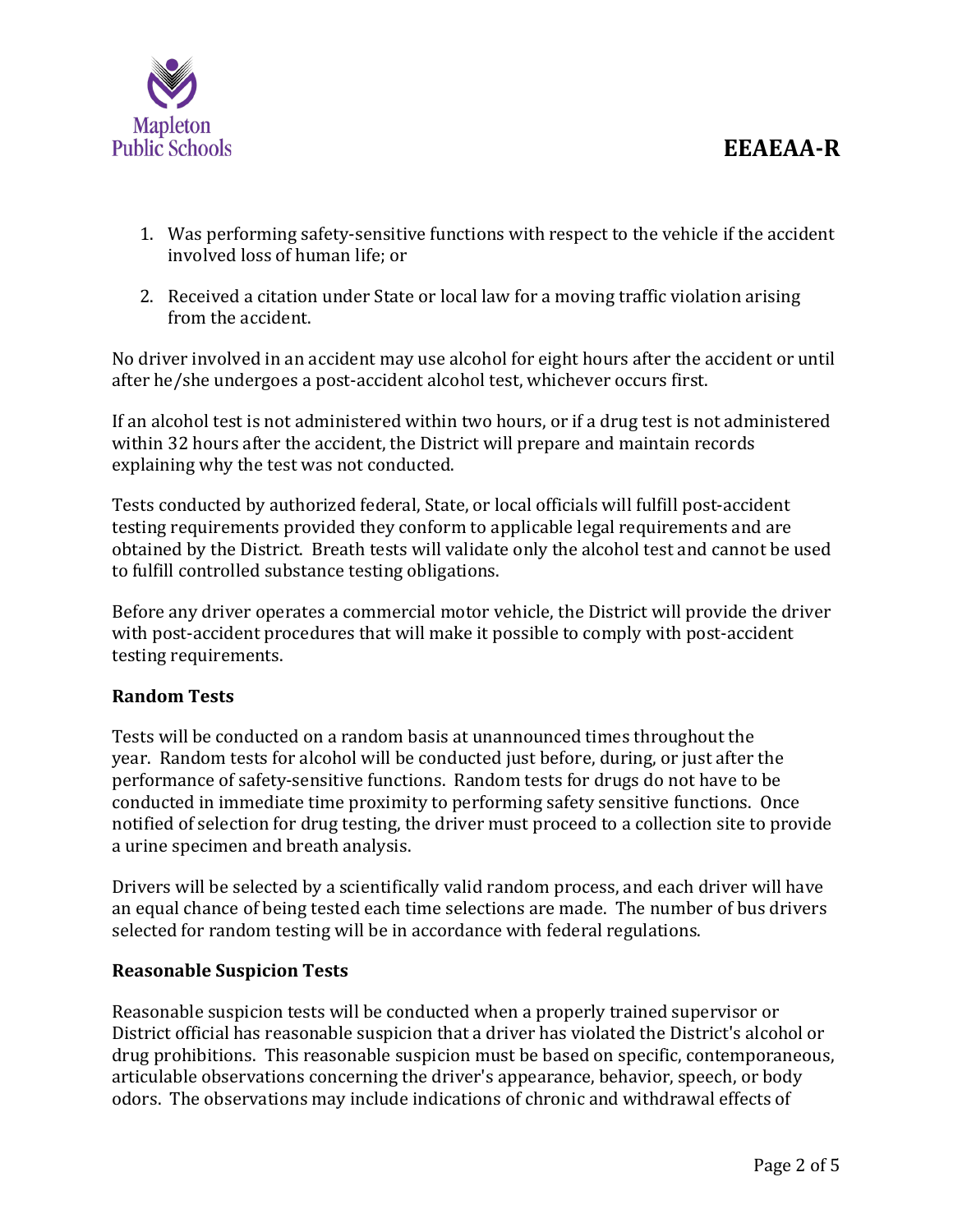

controlled substances.

Alcohol tests will be authorized for reasonable suspicion only if the required observations are made during, just before, or just after the period of the workday when the driver must comply with alcohol prohibitions. If an alcohol test is not administered within two hours of a determination of reasonable suspicion, the District will prepare and maintain a record explaining why this was not done. Attempts to conduct alcohol tests will terminate after eight hours.

An alcohol test may not be conducted by the person who determines that reasonable suspicion exists to conduct such a test.

A supervisor or District official who makes a finding of reasonable suspicion also must make a written record of his/her observations leading to a reasonable suspicion drug test within 24 hours of the observed behavior or before the results of the drug test are released, whichever is earlier. Employees whose conduct involved the misuse of drugs or alcohol may not return to performing safety sensitive duties.

## **Records**

Employee drug and alcohol test results and records will be maintained under strict confidentiality and released only in accordance with law. Upon written request, a driver will receive copies of any records pertaining to his/her use of drugs or alcohol, including any records pertaining to his/her drug or alcohol tests. Records will be made available to a subsequent employer or other identified persons only as expressly requested in writing by the driver.

## **Notifications**

Each driver will receive educational materials that explain the requirements of the Code of Federal Regulations, Title 49, Part 382, together with a copy of the District's policy and regulations for meeting these requirements. Representatives of employee organizations will be notified of the availability of this information. The information will identify:

- 1. The person designated by the District to answer driver questions about the materials;
- 2. Categories of drivers who are subject to the drug and alcohol testing requirements;
- 3. Sufficient information about the safety-sensitive functions performed by drivers to make clear for what period of the workday driver compliance is required;
- 4. Specific information concerning driver conduct that is prohibited;
- 5. Circumstances under which a driver will be tested for drugs and/or alcohol;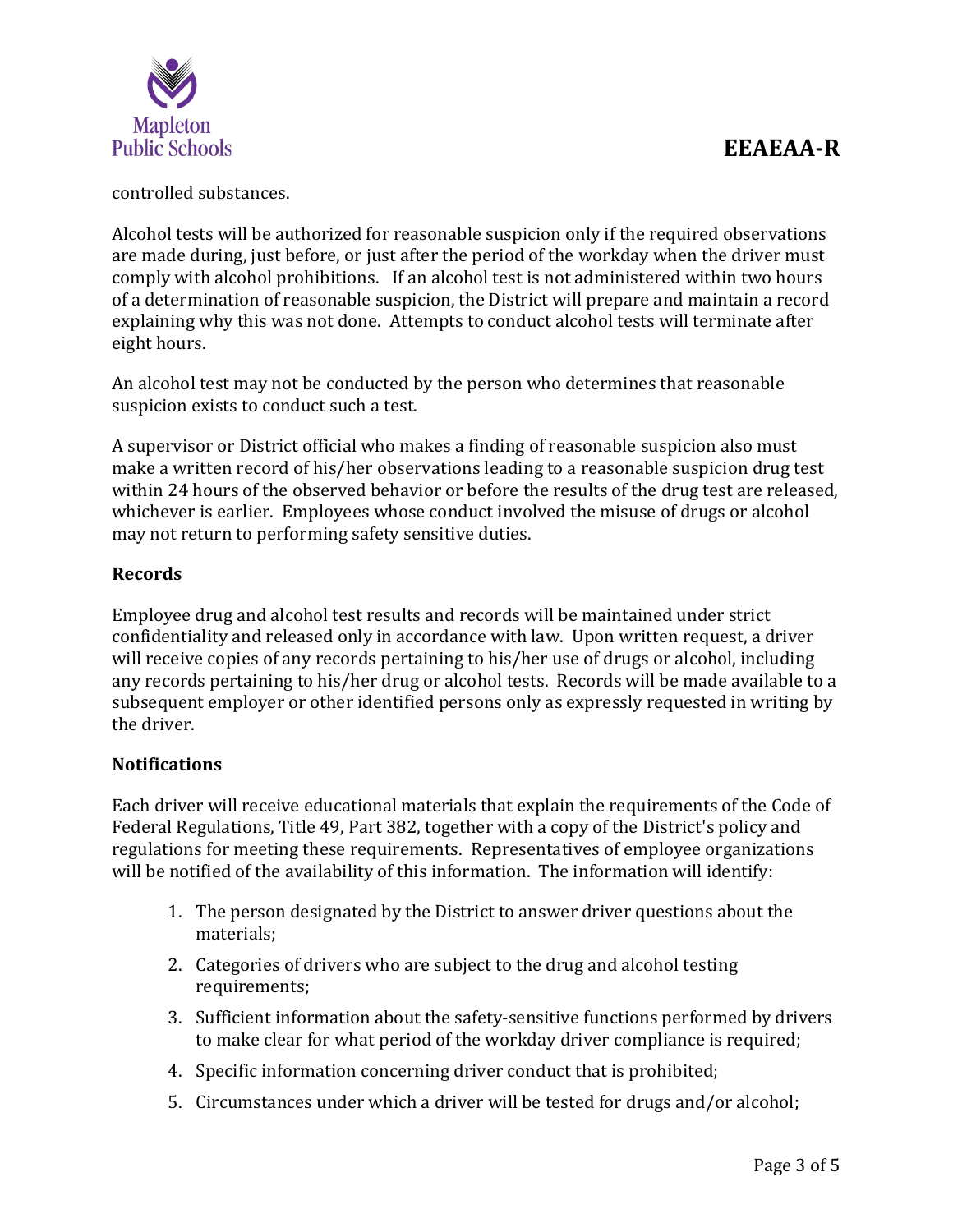

- 6. Procedures that will be used to test for the presence of drugs and alcohol, protect the driver and the integrity of the testing processes, safeguard the validity of test results and insure that test results are attributed to the correct driver;
- 7. The requirement that a driver submit to drug and alcohol tests administered in accordance with federal regulations;
- 8. An explanation of what constitutes a refusal to submit to a drug or alcohol test and the attendance consequences;
- 9. Consequences for drivers found to have violated the drug and alcohol prohibitions, including the requirement that the driver be removed immediately from safety-sensitive functions and the procedures for referral, evaluation and treatment;
- 10. Consequences for drivers found to have a blood-alcohol concentration of 0.02 or greater but less than 0.04; and
- 11. Information concerning the effects of drugs and alcohol on an individual's health, work and personal life; external and internal signs and symptoms of a drug or alcohol problem, and available methods of intervening when a drug or alcohol problem is suspected including confrontation, referral to an employee assistance program and/or referral to administrative officials.

Each driver must sign a statement certifying that he/she has received a copy of the above materials.

The District will notify a driver of the results of a pre-employment drug test if the driver requests such results within 60 calendar days of being notified of the disposition of his/her employment application.

The District will notify a driver of the results of random, reasonable suspicion, and postaccident drug tests if the test results are verified positive. The District will also tell the driver which controlled substances were verified as positive.

Drivers will inform their supervisors if at any time they are using a controlled substance which their physician has prescribed for therapeutic purposes. Such a substance may be used only if the physician has advised the driver that it will not adversely affect his/her ability to safely operate a commercial motor vehicle.

## **Enforcement**

Any driver who refuses to submit to post-accident, random, reasonable suspicion, or follow-up tests will not be allowed to perform or continue to perform safety-sensitive functions.